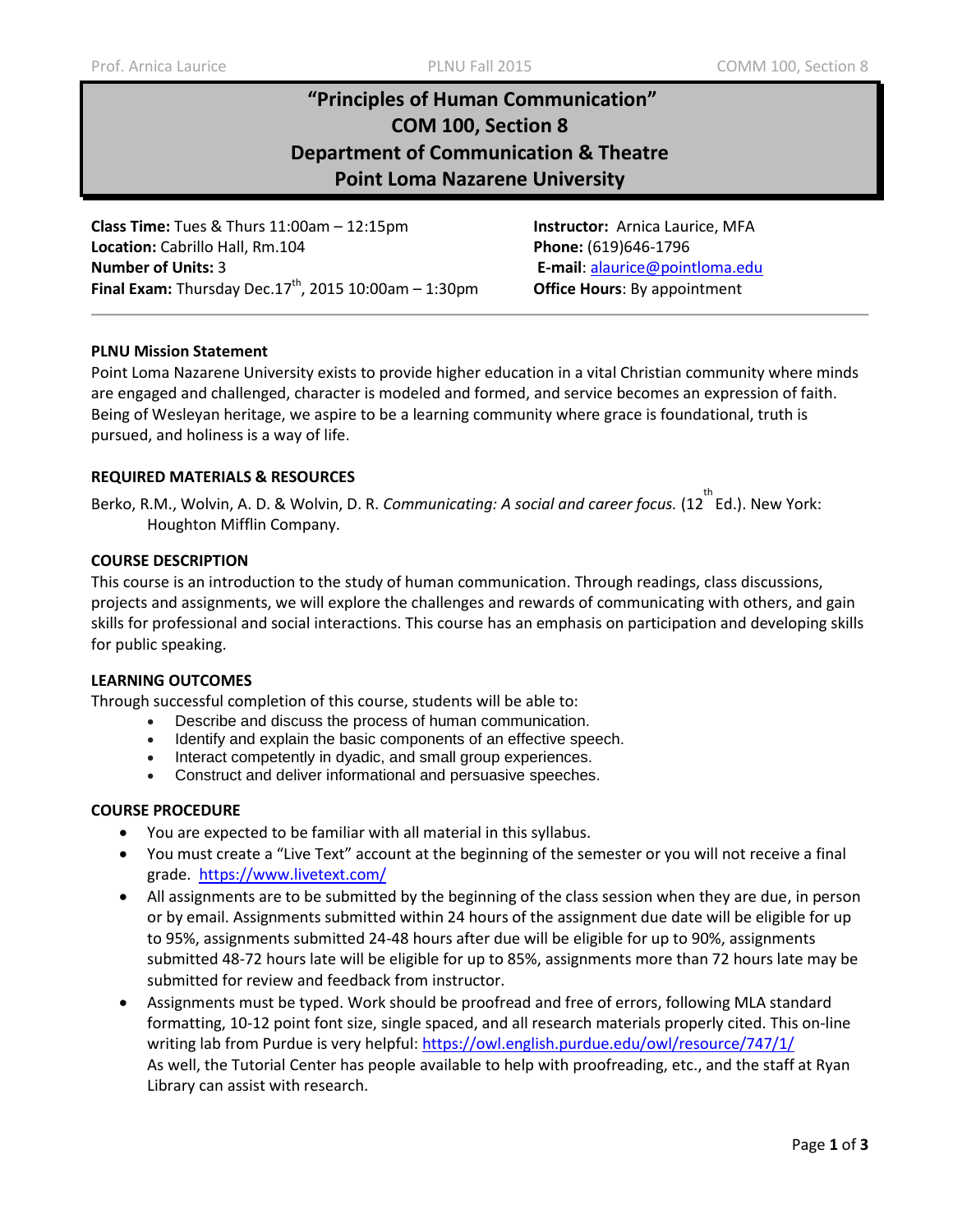- You must take both the mid-term and final exam; a failure to complete either of these is grounds for failure in the class regardless of point totals. You must complete all the course assignments in order to pass the class.
- You must be ready to give your speech on the date you are assigned to speak. It is your responsibility to know this date. If you are not present on the assigned speaking day, you will receive a failing grade for the speech. If you are late to class on a speech day you jeopardize partial credit for your speech.
- Each student is required to dress professionally when presenting speeches.
- Each speech will be evaluated based on several criteria that the instructor will go over in class before presentations. The grading rubric will be available on the Canvas class site.

# **CLASS ASSIGNMENTS & COURSE SCHEDULE**

- There are three (3) speaking assignments required for this course: a Current Events presentation, an Informative Speech, and a Persuasive Speech.
- Immediately following both your Informative and Persuasive speeches, you will submit a written copy of the speech. By the following class, you are expected to submit a response paper, as will be outlined in class, providing self-assessment of your speech.
- A midterm and final (cumulative) exam will be given. The final exam for this course is scheduled between  $10:30$ am-1:00pm on Thursday Dec. $17<sup>th</sup>$ , 2015.
- See separate document for assignment details & schedule.

# **ASSESSMENT & GRADING**

#### **According to PLNU policy, the Grade Scale is as follows: (% to Letter):**

| . .             |                |
|-----------------|----------------|
| $93-100\% = A$  | 73-76% = C     |
| $90-92\% = A$   | $70-72\% = C$  |
| $87-89\% = B+$  | $67-69\% = D+$ |
| $83 - 86\% = B$ | $63-66\% = D$  |
| $80 - 82\% = B$ | $60-62\% = D$  |
| $77-79\% = C+$  | $0-59\% = F$   |

# **ATTENDANCE AND PARTICIPATION**

Regular and punctual attendance at all classes is considered essential to optimum academic achievement, especially with a course of this nature. You are expected to attend each class session and participate in a positive manner. Distracting or disrespectful behavior will not be tolerated and may result in removal from the classroom and significantly affect your final grade.

Being on time and ready at the start of class is important not only to your instructor but to your fellow student. If you are late, please enter the classroom quietly. If you are more than ten minutes late on a speech or presentation day, you may not enter the class while a speech or presentation is in progress.

Excused absences (University-sponsored sports, forensics or other activities) need to be brought to the instructor's attention in writing before the day(s) you will be absent. Any absences, excused or otherwise, mean you are responsible for finding out what you have missed, including any assignments that may be due before your next class. If absence is scheduled for the same time as you are scheduled for a presentation or exam, it is up to you to notify the instructor well in advance in order to coordinate alternative arrangements.

If you are absent from more than 10% of class meetings, the instructor has the option of filing a written report that may result in de-enrollment. If the absences exceed 20%, you may be de-enrolled without notice. See Class [Attendance](http://catalog.pointloma.edu/content.php?catoid=18&navoid=1278#Class_Attendance) under Academic Policies in the undergraduate academic catalog. If the date of de-enrollment is past the last date to withdraw from a class, you will be assigned a grade of W or WF consistent with university policy in the grading section of the catalog.

# **FINAL EXAMINATION POLICY**

Successful completion of this class requires taking the final examination **on its scheduled day**. The final exam for this class is schedule between 10:30am-1:00pm on Thursday Dec.  $17<sup>th</sup>$ , 2015.